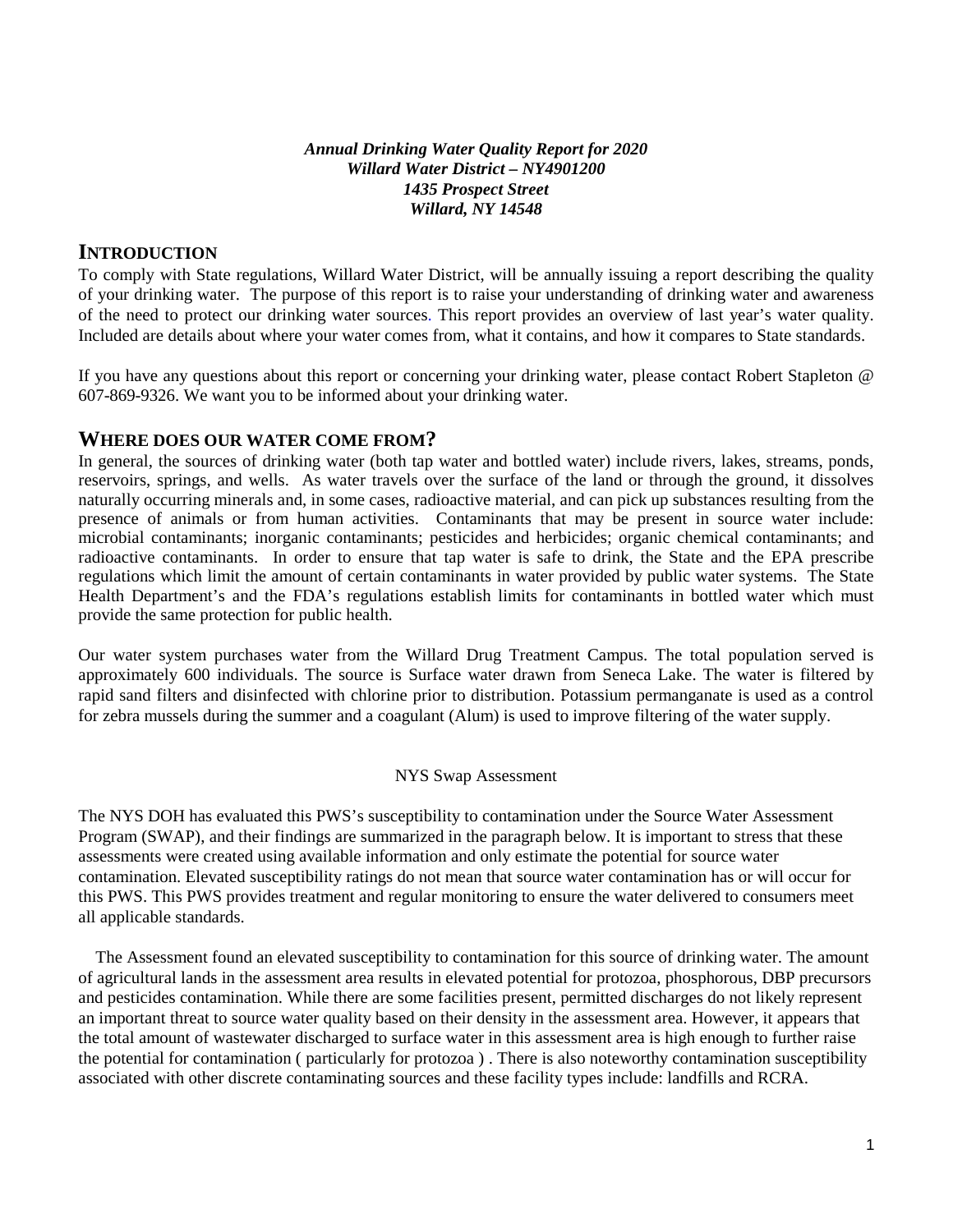### **ARE THERE CONTAMINANTS IN OUR DRINKING WATER?**

As the State regulations require, we routinely test your drinking water for numerous contaminants. These contaminants include: total coliform, turbidity, inorganic compounds, nitrate, nitrite, lead and copper, volatile organic compounds, total trihalomethanes, and synthetic organic compounds. The table presented below depicts which compounds were detected in your drinking water. The State allows us to test for some contaminants less than once per year because the concentrations of these contaminants do not change frequently. Some of our data, though representative, are more than one year old.

It should be noted that all drinking water, including bottled drinking water, may be reasonably expected to contain at least small amounts of some contaminants. The presence of contaminants does not necessarily indicate that water poses a health risk. More information about contaminants and potential health effects can be obtained by calling the EPA's Safe Drinking Water Hotline (800-426-4791) or the Seneca County Health Department at 315- 539-1945.

As the State regulations require, we routinely test your drinking water for numerous contaminants. These contaminants include: total coliform, turbidity, inorganic compounds, nitrate, nitrite, lead and copper volatile organic compounds, total trihalomethanes, and synthetic organic compounds. None of the compounds we analyzed for were detected in your drinking water.

| <b>Table of Detected Contaminants</b> |                          |                   |                                |                  |                |                                           |                                                                                                                                         |  |  |  |  |  |
|---------------------------------------|--------------------------|-------------------|--------------------------------|------------------|----------------|-------------------------------------------|-----------------------------------------------------------------------------------------------------------------------------------------|--|--|--|--|--|
| Contaminant                           | Violatio<br>n.<br>Yes/no | Date of<br>Sample | Level<br>Detected<br>(Avg/Max) | Unit<br>Measure  | <b>MCLG</b>    | Regulatory<br>Limit<br>(MCL,TT, or<br>AL) | Likely Source of<br>Contamination                                                                                                       |  |  |  |  |  |
| Turbidity <sub>1</sub>                |                          |                   |                                |                  |                |                                           |                                                                                                                                         |  |  |  |  |  |
| Distribution System                   | No                       | 9/2/20            | .7<br>$.07 - .7$               | NTU <sub>1</sub> | < 5.0          | 5.0                                       | Soil Runoff                                                                                                                             |  |  |  |  |  |
| <b>Filter Performance</b>             | <b>No</b>                | 7/18/20           | .28<br>$.05 - .28$             | <b>NTU</b>       | < 0.5          | 0.5                                       | Soil Runoff                                                                                                                             |  |  |  |  |  |
| <b>Inorganics</b>                     |                          |                   |                                |                  |                |                                           |                                                                                                                                         |  |  |  |  |  |
| Barium                                | No                       | 11/5/20           | 0.025                          | Mg/L             | $\overline{2}$ | $\overline{2}$                            | Discharge of drilling wastes;<br>Discharge from metal refineries<br>Erosion of natural deposits<br>Discharge from steel and pulp mills; |  |  |  |  |  |
| Chromium                              | <b>No</b>                | 11/5/20           | 1.6                            | Ug/L             | 100            | 100                                       | Erosion of natural deposits<br>Runoff from fertilizer use; Leaching                                                                     |  |  |  |  |  |
| Nitrate                               | No                       | 11/5/20           | 0.44                           | Mg/L             | N/A            | 10 mg/L                                   | from septic tanks, sewage; Erosion of<br>natural deposits                                                                               |  |  |  |  |  |
| Sodi um <sub>2</sub>                  | No                       | 11/5/20           | 77                             | Mg/L             | N/A            | See health<br>effects <sub>2</sub>        | Water containing more than 20 mg/l<br>of sodium should not be used for<br>drinking by people on severely<br>restricted sodium diets.    |  |  |  |  |  |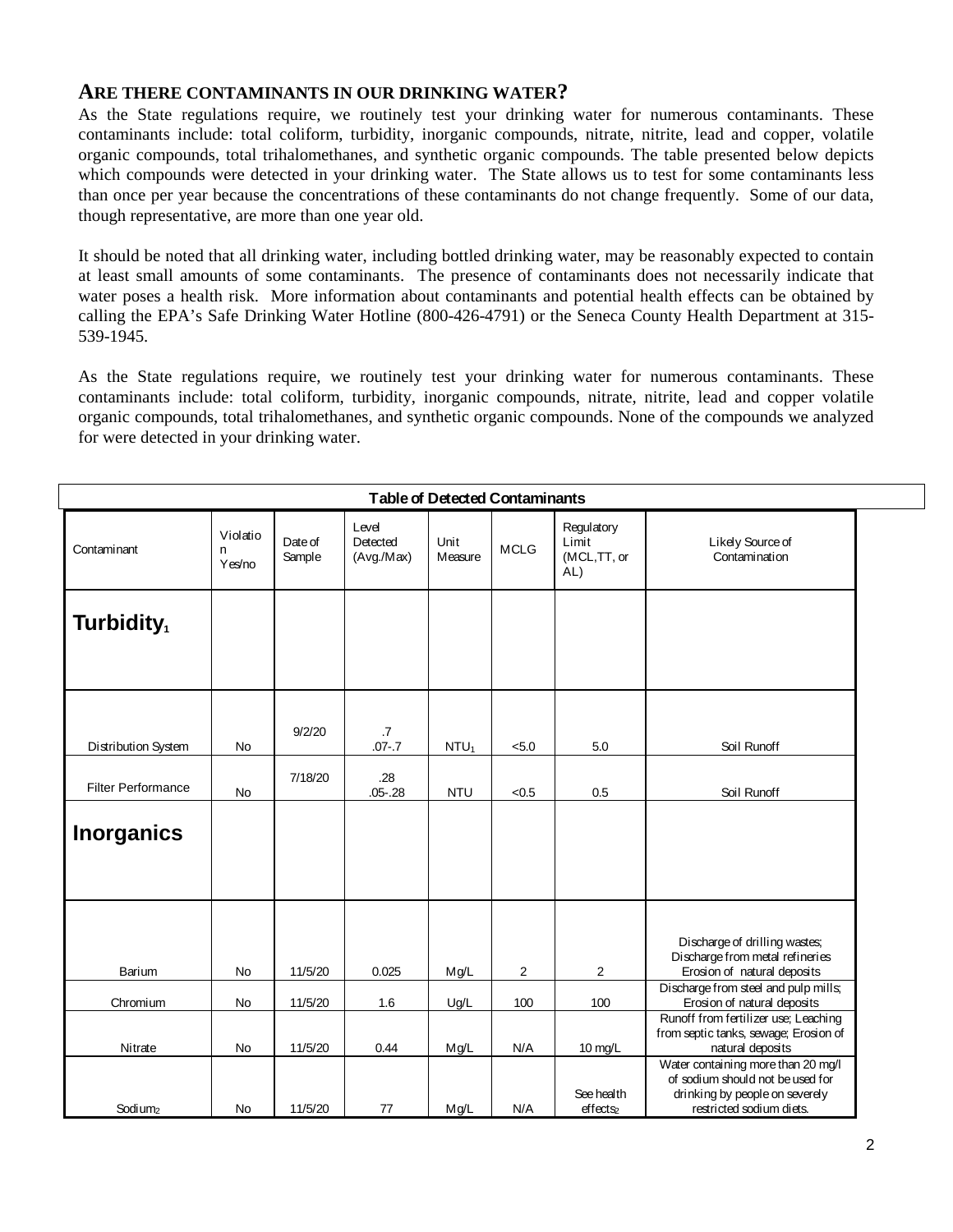|                                                   |          |                               | 0.0016 <sub>3</sub>                                                                            |              |             |            |                                                                                                                                                                                                                                                                                                                                                                                                                                                                        |
|---------------------------------------------------|----------|-------------------------------|------------------------------------------------------------------------------------------------|--------------|-------------|------------|------------------------------------------------------------------------------------------------------------------------------------------------------------------------------------------------------------------------------------------------------------------------------------------------------------------------------------------------------------------------------------------------------------------------------------------------------------------------|
|                                                   |          |                               | ND - 0.0093                                                                                    |              | $AL =$      |            | Corrosion of household plumbing                                                                                                                                                                                                                                                                                                                                                                                                                                        |
| Lead <sub>3</sub><br>Fluoride                     | No<br>No | 9/3/20<br>11/5/20             | (range)<br>0.10                                                                                | Mg/L<br>Mg/L | .015<br>2.2 | 0<br>2.2   | systems: Erosion of natural deposits<br>Naturally occurring                                                                                                                                                                                                                                                                                                                                                                                                            |
| Nickel                                            | No       | 11/5/20                       | 0.0010                                                                                         | Mg/L         | N/A         | N/A        | Naturally occurring                                                                                                                                                                                                                                                                                                                                                                                                                                                    |
|                                                   |          |                               | .19 <sub>3</sub>                                                                               |              |             |            | Corrosion of household plumbing                                                                                                                                                                                                                                                                                                                                                                                                                                        |
|                                                   |          |                               | $0.0038 -$                                                                                     |              |             |            | systems; Erosion of natural deposits;                                                                                                                                                                                                                                                                                                                                                                                                                                  |
| Copper                                            | No       | 9/3/20                        | $0.21$ (range)                                                                                 | Mg/L         | $AL = 1.3$  | $AL = 1.3$ | leaching from wood preservatives<br>Discharge from petroleum and metal                                                                                                                                                                                                                                                                                                                                                                                                 |
|                                                   |          |                               |                                                                                                |              |             |            | refineries; Erosion of natural deposits;                                                                                                                                                                                                                                                                                                                                                                                                                               |
| Selenium                                          | No       | 11/5/20                       | $2.2\,$                                                                                        | Ug/L         | 50          | 50         | Discharge from mines                                                                                                                                                                                                                                                                                                                                                                                                                                                   |
| <b>Total Organic Carbon</b>                       |          | 8/6/20                        | 2.2                                                                                            |              |             |            | Naturally Occuring Total organic<br>carbon (TOC) has no health effects.<br>However, total organic carbon<br>provides a medium for the formation<br>of disinfection byproducts. These<br>byproducts include trihalomethanes<br>(THMs) and haloacetic acids (HAAs).<br>Drinking water containing these<br>byproducts in excess of the MCL may<br>lead to adverse health effects, liver or<br>kidney problems, or nervous system<br>effects, and may lead to an increased |
| (TOC)                                             | No       |                               |                                                                                                | Mg/L         | N/A         | TT         | risk of getting cancer.                                                                                                                                                                                                                                                                                                                                                                                                                                                |
| <b>Disinfection By-</b><br>products               |          |                               |                                                                                                |              |             |            |                                                                                                                                                                                                                                                                                                                                                                                                                                                                        |
| <b>Total Haloacetic Acid</b><br>(WDTC)<br>2 Sites | No       | 1 sample/<br>qtr<br>@ 2 sites | Site 1<br>$12.9 - RAA$<br>$7 - 17$<br>(range)<br>Site 2<br>$14.8 - RAA$<br>$9 - 21$<br>(range) | Ug/L         | 0           | 60         | By-product of drinking water<br>disinfection needed to kill harmful<br>organisms                                                                                                                                                                                                                                                                                                                                                                                       |
|                                                   |          |                               | <b>THM</b><br>$67 - RAA$<br>41 - 116<br>(range)                                                |              |             |            | By-product of drinking water                                                                                                                                                                                                                                                                                                                                                                                                                                           |
|                                                   |          | 1                             | HAA                                                                                            |              |             |            | chlorination needed to kill harmful                                                                                                                                                                                                                                                                                                                                                                                                                                    |
| Disinfection By-Products                          | No       | sample/qtr                    | $19 - RAA$<br>$11 - 34$                                                                        |              |             |            | organisms. TTHMs are formed when                                                                                                                                                                                                                                                                                                                                                                                                                                       |
| (Willard WD)                                      |          |                               | (range)                                                                                        | Ug/L         | 0           | 80<br>60   | source water contains large amounts<br>of organic matter.                                                                                                                                                                                                                                                                                                                                                                                                              |
| <b>Radiological</b>                               |          |                               |                                                                                                |              |             |            |                                                                                                                                                                                                                                                                                                                                                                                                                                                                        |
| Gross Alpha Beta                                  | No       | 5/8/19                        | ND.                                                                                            | pCi/L        | $\mathbf 0$ | 15 piC/L   | Decay of natural deposits and man-<br>made emissions.                                                                                                                                                                                                                                                                                                                                                                                                                  |
|                                                   |          |                               |                                                                                                |              |             |            |                                                                                                                                                                                                                                                                                                                                                                                                                                                                        |
| Radium 228                                        | No       | 5/8/19                        | <b>ND</b>                                                                                      | piC/L        | $\pmb{0}$   | 5          | Erosion of natural deposits                                                                                                                                                                                                                                                                                                                                                                                                                                            |
|                                                   |          | 5/8/19                        |                                                                                                |              |             |            |                                                                                                                                                                                                                                                                                                                                                                                                                                                                        |
| Radium 226                                        | No       |                               | <b>ND</b>                                                                                      | piC/L        | 0           | 5          | Erosion of natural deposits                                                                                                                                                                                                                                                                                                                                                                                                                                            |

#### **Notes:**

1 – Turbidity is a measure of the cloudiness of the water. We test it because it is a good indicator of the effectiveness of our filtration system. Our highest single turbidity measurement for the year occurred 9/02/2020 (.7 NTU). State regulations require that turbidity must always be below 5 NTU. The regulations require that 95% of the turbidity samples collected have measurements below 0.3 NTU.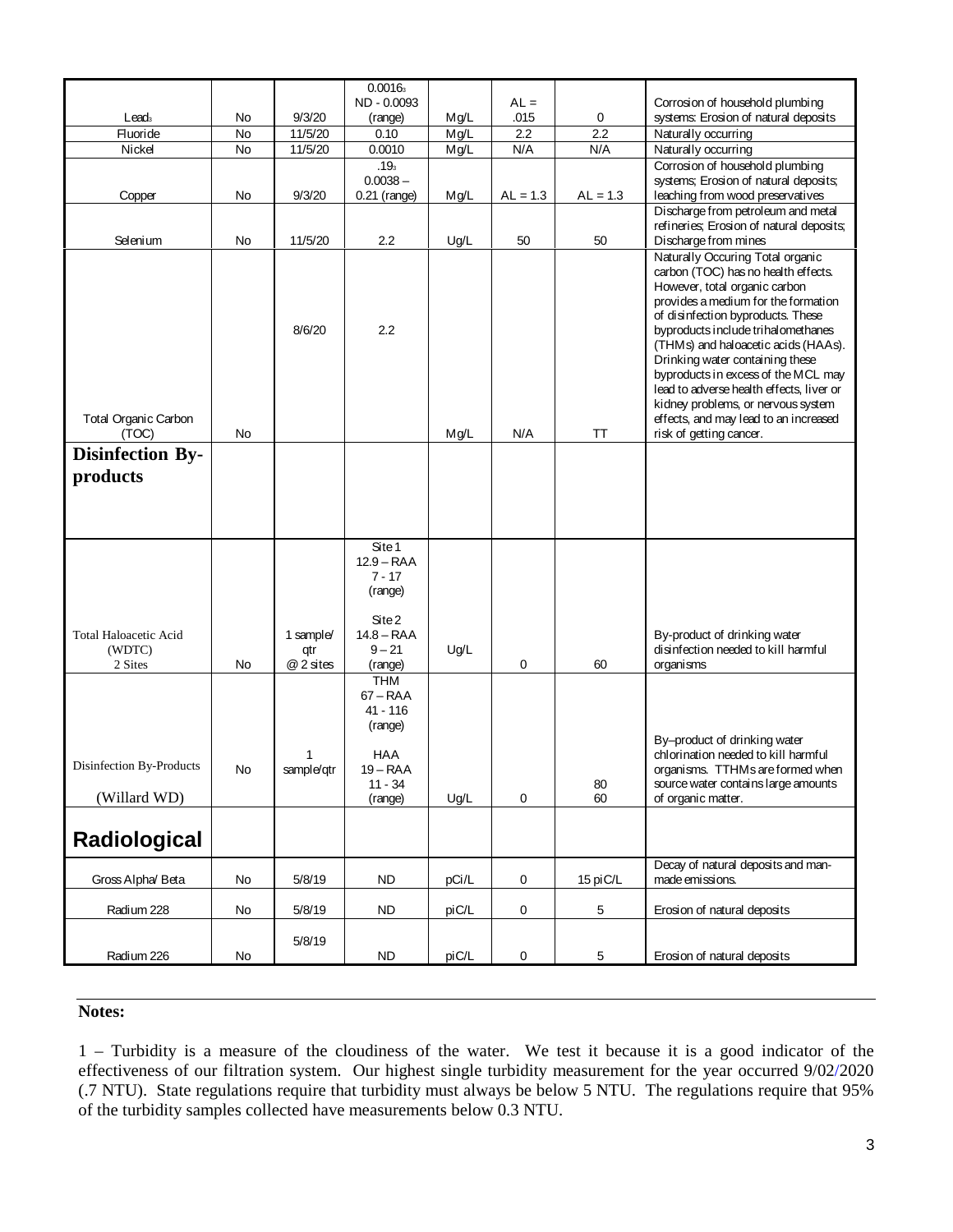**2 –** Water containing more than 20 mg/l of sodium should not be used for drinking by people on severely restricted sodium diets. Water containing more than 270 mg/l of sodium should not be used for drinking by people on moderately restricted sodium diets.

 $3$  – This level represents the 90<sup>th</sup> percentile.

## **Definitions:**

*Maximum Contaminant Level*(MCL): The highest level of a contaminant that is allowed in drinking water. MCLs are set as close to the MCLGs as feasible.

*Maximum Contaminant Level Goal* (MCLG): The level of a contaminant in drinking water below which there is no known or expected risk to health. MCLGs allow for a margin of safety.

*Maximum Residual Disinfectant Level* (MRDL): The highest level of a disinfectant allowed in drinking water. There is convincing evidence that addition of a disinfectant is necessary for control of microbial contaminants. *Maximum Residual Disinfectant Level Goal* (MRDLG): The level of a drinking water disinfectant below which there is no known or expected risk to health. MRDLGs do not reflect the benefits of the use of disinfectants to control microbial contamination.

*Action Level*(AL): The concentration of a contaminant which, if exceeded, triggers treatment or other requirements which a water system must follow.

*Treatment Technique* (TT): A required process intended to reduce the level of a contaminant in drinking water. *Non-Detects* (ND): Laboratory analysis indicates that the constituent is not present.

*Nephelometric Turbidity Unit* (NTU): A measure of the clarity of water. Turbidity in excess of 5 NTU is just noticeable to the average person.

*Milligrams per liter* (mg/l): Corresponds to one part of liquid in one million parts of liquid (parts per million ppm).

*Micrograms per liter* (ug/l): Corresponds to one part of liquid in one billion parts of liquid (parts per billion - ppb). *Nanograms per liter* (ng/l): Corresponds to one part of liquid to one trillion parts of liquid (parts per trillion - ppt). *Picograms per liter (pg/l)*: Corresponds to one part per of liquid to one quadrillion parts of liquid (parts per

 $\overline{quadrillion - ppq}$ .

*Picocuries per liter* (pCi/L): A measure of the radioactivity in water.

*Millirems per year* (mrem/yr): A measure of radiation absorbed by the body.

*Million Fibers per Liter* (MFL): A measure of the presence of asbestos fibers that are longer than 10 micrometers. *RAA*: Running Annual Average

## **WHAT DOES THIS INFORMATION MEAN?**

As you can see by the table, our system had no MCL violations. We have learned through our testing that some contaminants have been detected; however, these contaminants were detected below the level allowed by the State.

### Lead

If present, elevated levels of lead can cause serious health problems, especially for pregnant women, infants, and young children. It is possible that lead levels at your home may be higher than at other homes in the community as a result of materials used in your home's plumbing. Willard Drug Treatment Center is responsible for providing high quality drinking water, but cannot control the variety of materials used in plumbing components. When your water has been sitting for several hours, you can minimize the potential for lead exposure by flushing your tap for 30 seconds to 2 minutes before using water for drinking or cooking. If you are concerned about lead in your water, you may wish to have your water tested. Information on lead in drinking water, testing methods, and steps you can take to minimize exposure is available from the Safe Drinking Water Hotline (1-800-426-4791) or at http://www.epa.gov/safewater/lead.